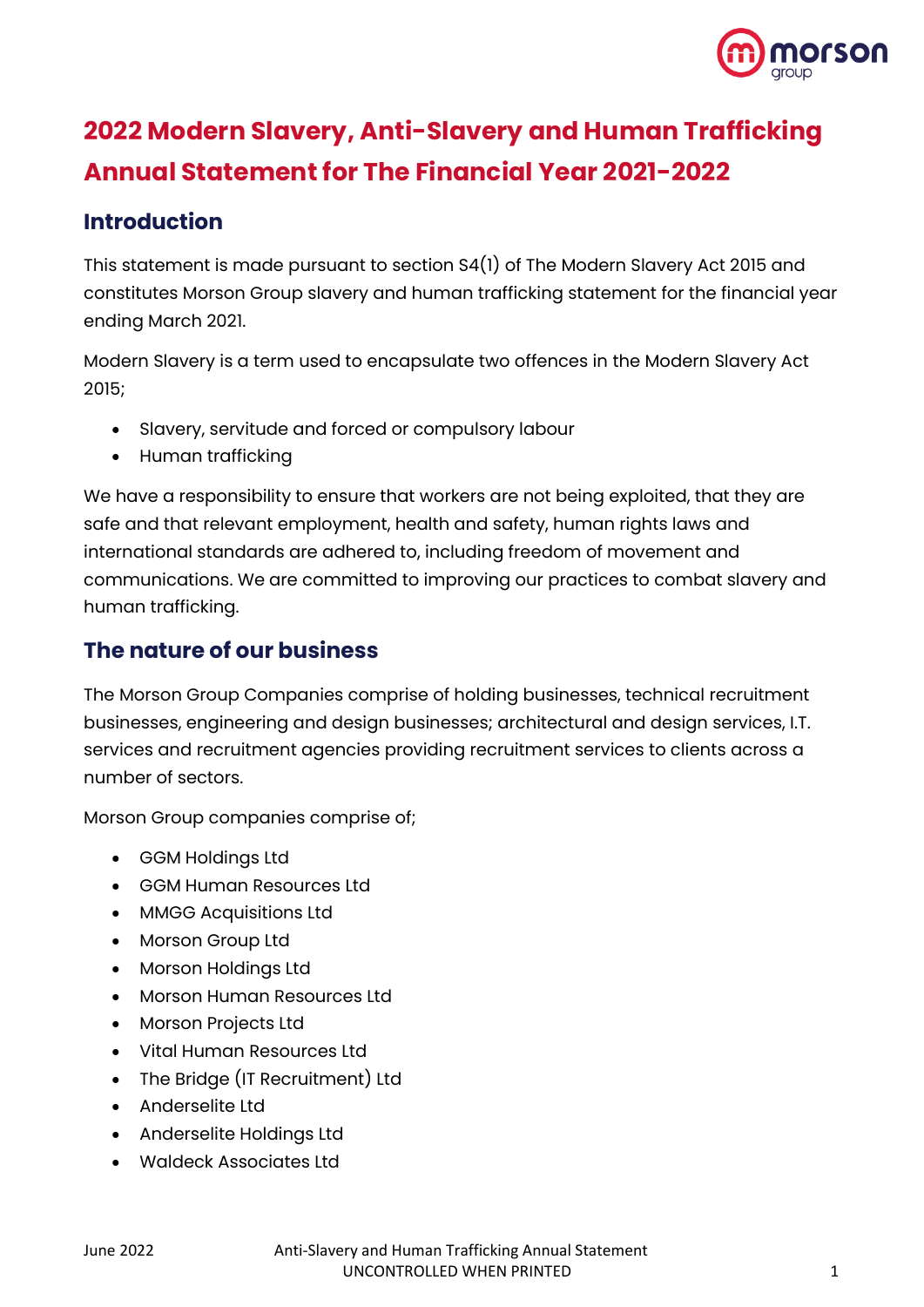

- Waldeck Holdings Ltd
- Morson Cyber Security Ltd
- Beacon Computer Services Ltd
- Caneline Ltd
- Cornwallis FLT Ltd

#### **Our Policies**

Within the Morson Group of companies we have the following policies relating to Slavery and Human Trafficking;

- Anti-Slavery Policy
- Health and Safety Policy,
- Sustainability Policy
- Quality Policy.
- Anti-Corruption and Bribery Policy

Within our Quality Management System certified to ISO9001 we have a Product and Service Provision encompassing Procurement.

### **Our supply chain**

We are committed to ensuring that there is no modern slavery or human trafficking in our supply chains or in any part of our business. Our Anti-Slavery Policy reflects our commitment to acting ethically and with integrity in all our business relationships and to implementing and enforcing effective systems and controls to ensure slavery and human trafficking is not taking place in our supply chains.

Morson procures products and services in order to sustainably develop its business. The key areas of procurement are;

- I.T. hardware, software and telecommunications
- Vehicles
- Medical and medical testing services
- Stationary
- Office furniture
- Personal Protective Equipment and workwear
- Training services
- Travel services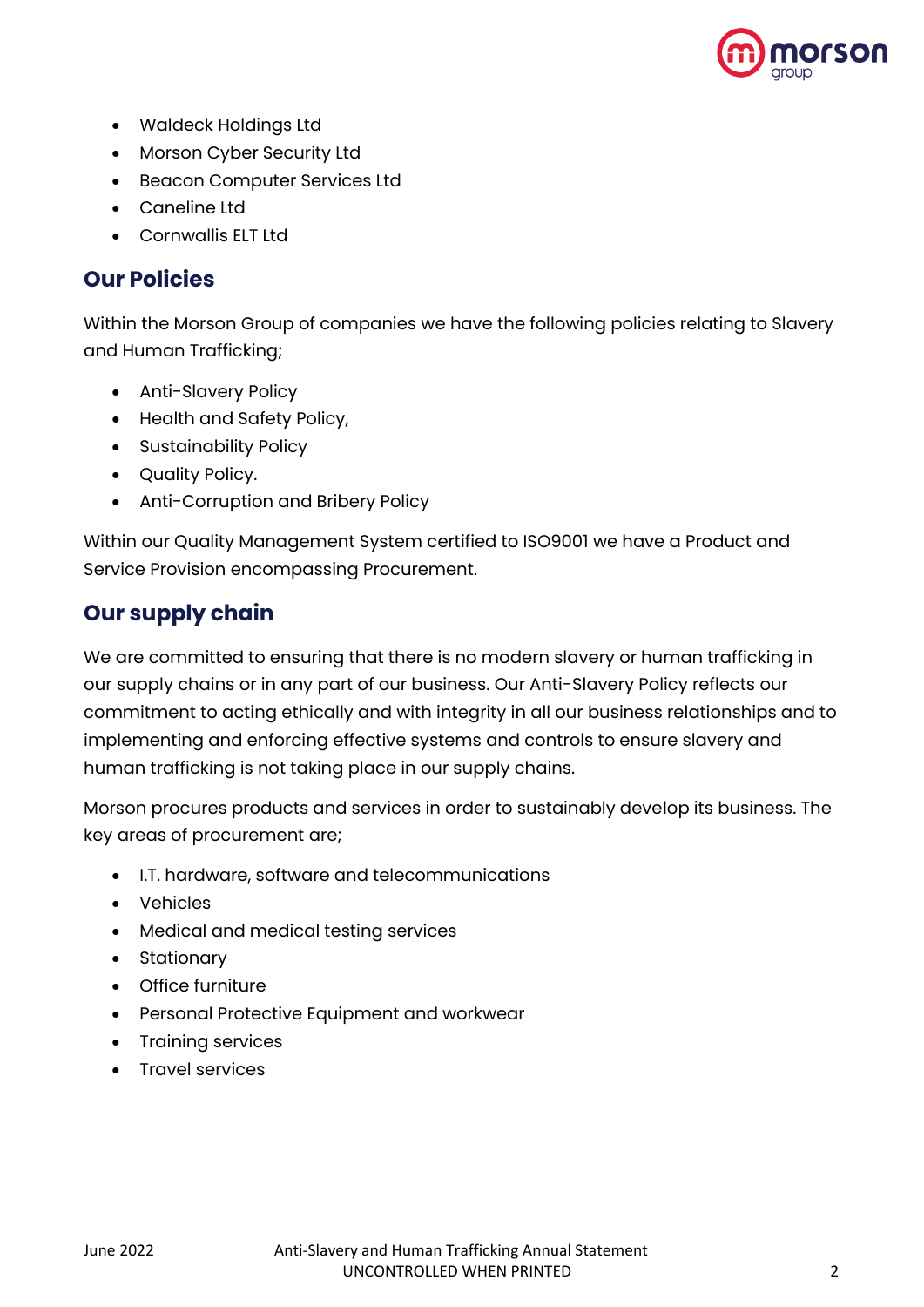

## **Identification of potential risk of slavery and human trafficking areas in the business**

Morson has identified the following business areas as the most significant potential risk;

- The provision of Agency labour
- The supply chain

### **The provision of agency labour**

#### **1. The potential risk**

Enslaved or human trafficked individuals are placed in work as agency labour with client

#### **2. Risk control**

Morson undertakes rigorous checks on each individual including; eligibility to work, references, qualifications, Proof of NI (UK), and bank details to ensure each person is acting in their own right.

### **The supply chain**

#### **1 The potential risk**

The use of suppliers that contravene the Modern Slavery Act 2015

#### **2 Risk control**

All suppliers are required to complete and return a supplier appraisal questionnaire and to commit to their adherence to the Modern Slavery Act 2015.

### **Due diligence process for slavery and human trafficking**

As part of our initiative to identify and mitigate risk;

- We conduct internal audits on our recruitment process to ensure that only eligible workers are engaged for agency work
- We review our supplier appraisal questionnaires as required by our Procurement Process in our Quality Management System.
- Our point of contact with national or international supply chains is often with a UK company. We expect these entities to have suitable anti-slavery and human trafficking policies and processes. It is not practical for us to have a direct relationship and influence with all levels in the supply chain.
- Regularly updated Supplier Appraisal Questionnaire.
- Dedicated Eligibility to Work team as part of the assurance Process.